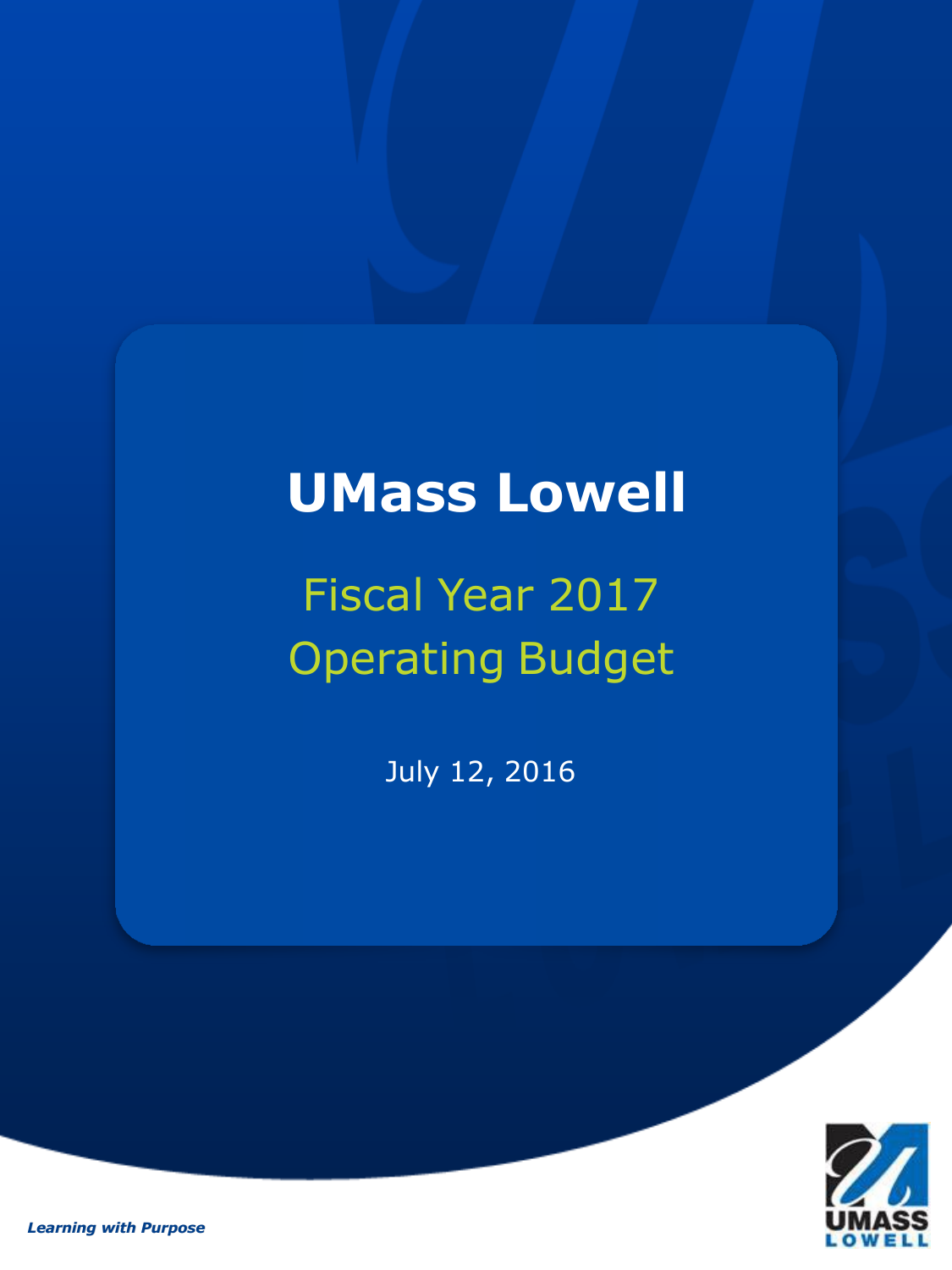## **Overview**

The University of Massachusetts Lowell submits for review and approval its Fiscal Year 2017 Operating Budget totaling \$419.3 million. This budget reflects current (June 2016) assumptions about the state appropriation allocation and student charge decisions on campus finances.

The Fiscal Year 2017 Operating Budget Statement for the University of Massachusetts Lowell presents a general plan for the year and outlines our priorities, resources and planned use of funds in FY 2017. The document considers the FY2015 actual financial statement results, the forecasted results for FY2016 and the projected outcome for FY2017 based on the campus budget planning and parameters established by the President's Office.

Key elements of the FY2017 budget include:

- State appropriation that reflects a reduction in funding from FY2016 and no funding for the FY2017 costs of collective bargaining increases for state-funded employees that total \$4.6 million.
- The cost of providing fringe benefits is projected to increase 18% in FY2017 which adds \$7.6 million to our personnel costs.
- Projected 6.5% increase in revenue from tuition and fees due (net of financial aid) to student charge increases for in-state and out-of-state students and growth in undergraduate, graduate, out-of-state and continuing studies enrollment. Enrollment growth and rate increases are also driving 4.0% increase in auxiliary revenues.
- Other cost drivers include depreciation, operations and maintenance expenses and continued investments for the campus Division 1 and recreation program upgrades.
- To achieve the bottom-line budgeted for FY2017, the campus will reduce funding in a number of areas that will impact operations and our ability to achieve some of our strategic goals including: increasing the student/faculty ratio at least 18 to 1; further reduce staff and operating budgets in facilities, transportation, marketing, fundraising, athletics and other areas.

The overall result of the changes in budgeted revenues and expenses for FY2017 is a projected \$2.07 million surplus or a 0.4% operating margin. On an operating cash flow basis (adding back depreciation, and deducting capital expenditures and debt principle) the University expects a better outcome. However, if the final state appropriation allocation to the Lowell campus is less than what is built into this budget and/or if the University does not support the student charge increases requested, the campus will have to implement more drastic budget solutions than those that are already planned which will stunt the campus strategic growth plan.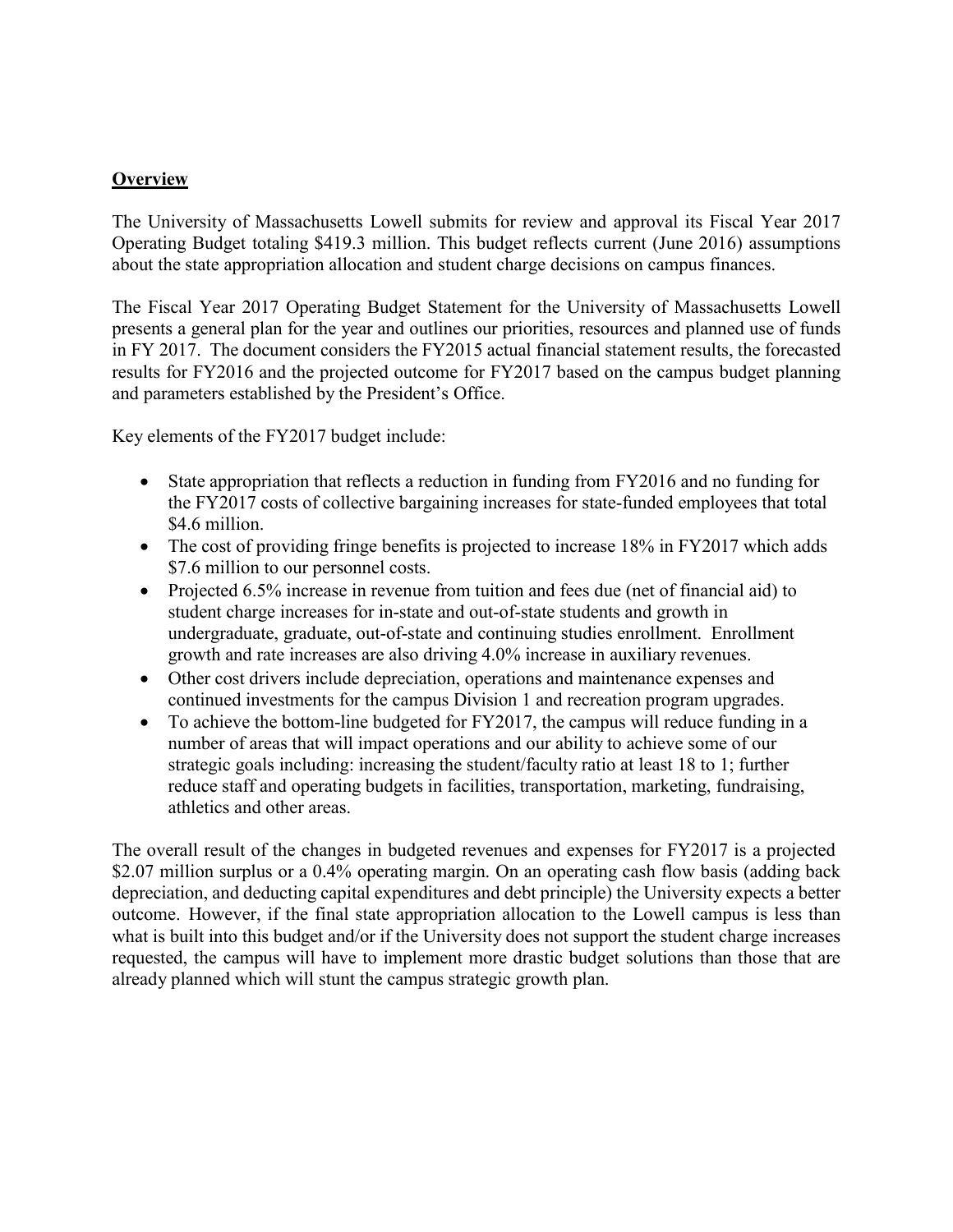#### **UMass Lowell 2020 Strategic Plan**

UMass Lowell formally launched the public phase of *Our Legacy, Our Place: The Campaign for UMass Lowell* in April 2016. This comprehensive fundraising campaign has a goal of \$125 million by 2020 and five clearly defined priorities consistent with the vision outlined in our strategic plan:

- Increase student scholarships to alleviate the student debt burden;
- Invest in first-rate faculty;
- Enhance our facilities and campus;
- Bolster our Division I athletics program; and
- Strengthen our alumni engagement.

The University of Massachusetts Lowell embarked on its strategic planning process six years ago to craft a bold vision for its future and map out a blueprint to achieve its ambitious goals by 2020. Stakeholders from across the university community came together and articulated a clear vision that defined our values as an institution, laid out our direction for the future and set the strategies to bring our plan to life. UMass Lowell 2020 Strategic Plan.

In the intervening years, the campus has made great progress in every area. Enrollment has climbed, research flourished, opportunities for experiential and international learning increased, the endowment has grown and collaborations with industry and other partners are thriving. In a sign of the national and international recognition of this progress, the university has steadily climbed in numerous college rankings.

From the outset, the campus committed that the strategic planning process would be an open, transparent, inclusive and iterative process. To that end, over 250 faculty and staff have engaged in thoughtful meetings, consultations and retreats to constantly update and revise the direction and benchmarks that define UMass Lowell 2020. Now, midway through the process, we are updating our 2020 plan to map our course for the next five years. As a university we have identified the strategic imperatives – our five Pillars of Excellence -- that must be pursued to continue the forward momentum. These imperatives will guide us as we plan for the future (Pillars of Excellence ).

The UMass Lowell 2020 Report Card (UMass Lowell Report Card) is published annually and benchmarks our progress on the key indicators that we as a University have identified as being critical to our success.

Enrollments grew 50% between 2007 and 2015 and are projected to grow 3.2% this Fall. UMass Lowell is expanding out-of-state and international enrollments, Master's and on-line enrollments and is focused on increasing the retention and persistence of current students to maintain enrollment levels and improve student outcomes. This growth *has not* come at the expense of selectivity, quality or diversity. Sponsored research funding has increased 72%. The campus facilities master plans will address the pressures of current and future growth including demand for new academic programs and residential and recreational facilities and the continued need to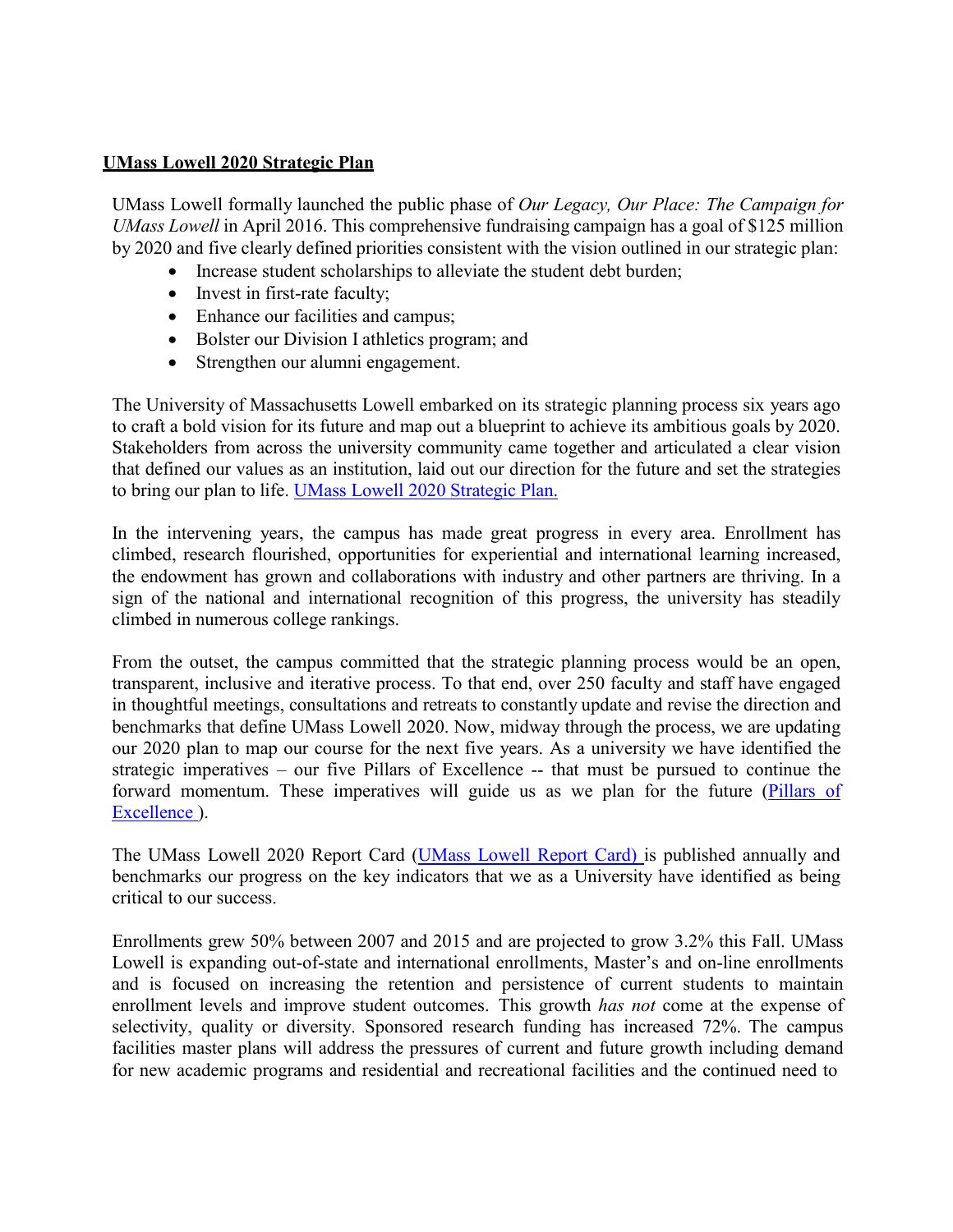renew facilities with systems that show signs of obsolescence and address the backlog of deferred maintenance.

**A critical element of the strategic plan is that it be financially sustainable into the future.** The campus multi-year financial planning targets and annual operating budget goals are directed toward achieving positive annual operating margins, building sufficient reserves and maintaining a debt service ratio under the University policy cap of 8 percent. The strategic plan and updates to the campus multi-year financial plan and capital plan are reviewed annually by the President's Office and the Board of Trustees and have received support.

Enrollment growth has been a driving force behind the success of the strategic plan. Growing enrollments, resulting from growing demand, has created economies of scale in facilities use and service delivery and generated the additional revenues to make further investments in those areas that would improve student success and enhance the quality of the academic and research program including the many new and renovated facilities across all three campuses.

The campus has embraced and is implementing many academic and administrative efficiency and effectiveness initiatives and ideas generated throughout the University system. It is through the combination of increasing revenues through enrollment, fundraising, sponsored research and entrepreneurial activities and controlling costs that will result in a financially sustainable future. Slowing down any of these efforts will impact progress.

#### **FY 2017 Budget Planning Assumptions**

#### Revenues

#### *State Support*

The University of Massachusetts Lowell FY2017 operating budget utilizes the state appropriation allocation assumptions proposed by the President's Office. The FY2017 state appropriation allocation assumption of \$85.8M (with fringe, \$111.4M) does not include state funding to support bargaining unit raises for state funded employees or any new state funds above what was appropriated in FY2016. The cost of the unfunded negotiated wage increases (including the cost of fringe benefits) is \$6.2 million.

#### *Enrollment and Student Charges*

The Lowell campus anticipates an overall headcount enrollment increase of 3.2% for Fall 2016 to 18,000 students on the way to our 2020 target of 20,000. As indicated, UMass Lowell is expanding out-of-state and international enrollments, Master's and on-line enrollments and is focused on increasing the retention and persistence of current students to maintain enrollment levels and improve student outcomes. Out-of-state students represented 8.7% of undergraduates in FY2011; currently they represent 12.6% of undergraduates. The 2020 target is 15%.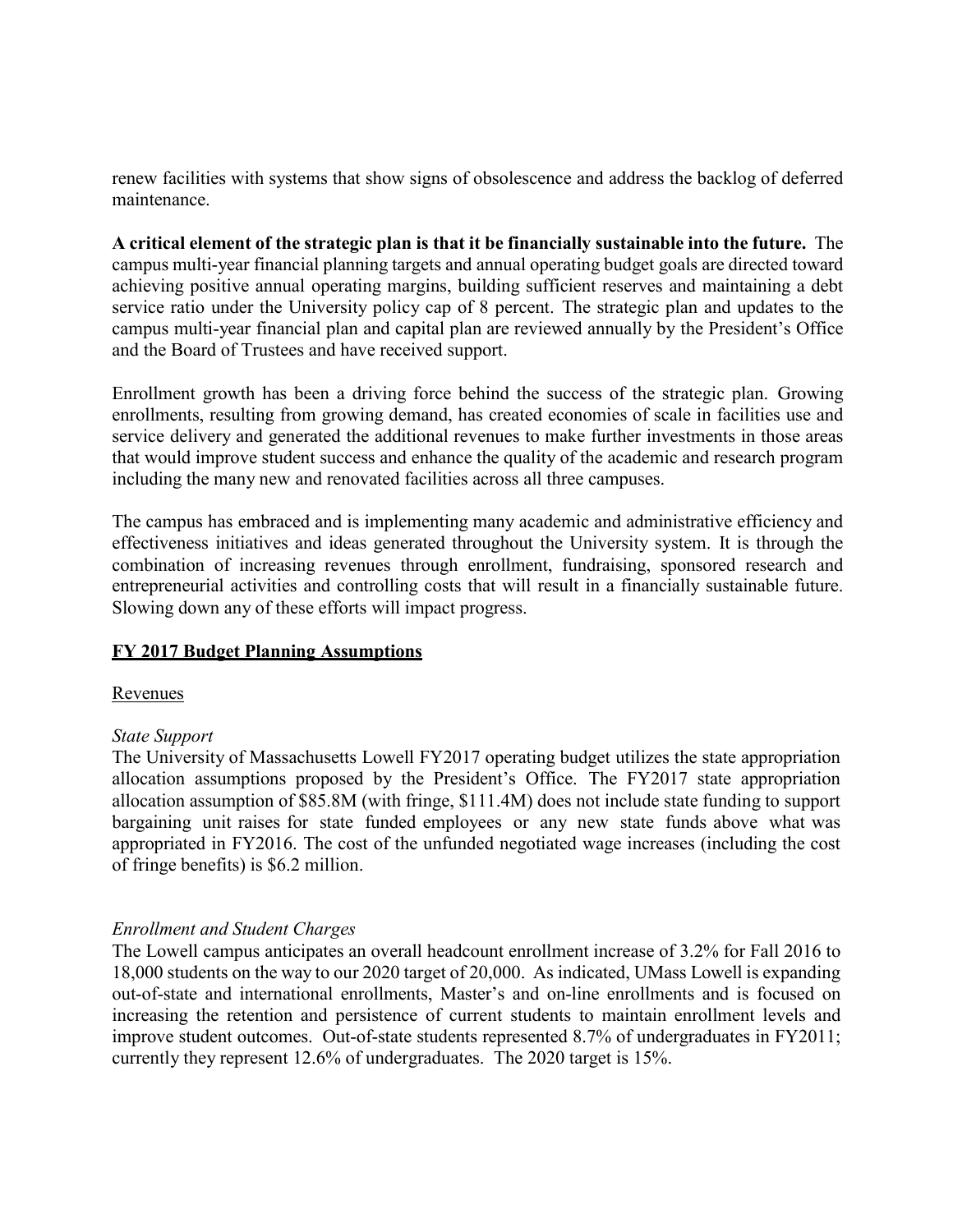| <b>LOWELL</b>         |             |             |             |        |               |
|-----------------------|-------------|-------------|-------------|--------|---------------|
| <b>Student FTEs</b>   | <b>FY15</b> | <b>FY16</b> | <b>FY17</b> | #      | $\frac{0}{0}$ |
|                       |             |             |             | Change | Change        |
| UG - In State         | 9,302       | 9,585       | 9,892       |        |               |
| <b>UG</b> - Out State | 1,319       | 1,379       | 1,423       |        |               |
| <b>UG</b> Total       | 10,621      | 10,964      | 11,315      | 351    | $3.2\%$       |
| G - In State          | 1,605       | 1,592       | 1,643       |        |               |
| G - Out State         | 1,144       | 1,064       | 1,098       |        |               |
| <b>G</b> Total        | 2,749       | 2,656       | 2,741       | 85     | $3.2\%$       |
| <b>TOTAL ALL</b>      | 13,370      | 13,620      | 14,056      | 436    | $3.2\%$       |

The university has proposed increasing mandatory tuition and operating fees by \$780 for all instate undergraduate students and \$780 for all in-state graduate and \$1650 for out-of-state undergraduates.

| In-State Undergraduate              | FY 16 | <b>FY 17</b> | <b>\$</b> Change |
|-------------------------------------|-------|--------------|------------------|
| <b>Tuition &amp; Mandatory Fees</b> |       |              |                  |
| Lowell                              |       | \$14,307     | \$780            |

The enrollment growth and student charge increases will result in an estimated 6.0% increase in tuition and fee revenue (net of financial aid). Enrollment growth and efforts to expand the residential experience for students will generate a 4.0% increase in revenues from Residential Housing and Food Services.

#### *Grants & Contracts*

Grant and contract revenue from all sources is projected to remain level in FY2017. The campus expects an overall increase of 3.5% in government grants and contracts. However, we have adjusted down our estimates for the Raytheon/Kuwait initiative in FY2017 which has slowed down resulting in net level growth.

#### Expenditures

The campus funded 140 new full-time faculty between FY2009 and FY2016 to meet enrollment growth and program needs and has budgeted faculty in FY2017 with a targeted 18:1 student faculty ratio. Staffing levels have increased in areas of critical importance to the strategic plan, primarily in the facilities, public safety, student services and academic support areas. However, the campus intends to greatly limit any new staff hires in FY2017 to only those personnel essential to the health and safety of the campus community or are critical to enhancing student success and revenue growth. Salaries will increase 2.4% and benefits costs will increase more than 18% over FY2016; depreciation expense will grow 1.8% or \$2.6 million. Total campus operating expenditures will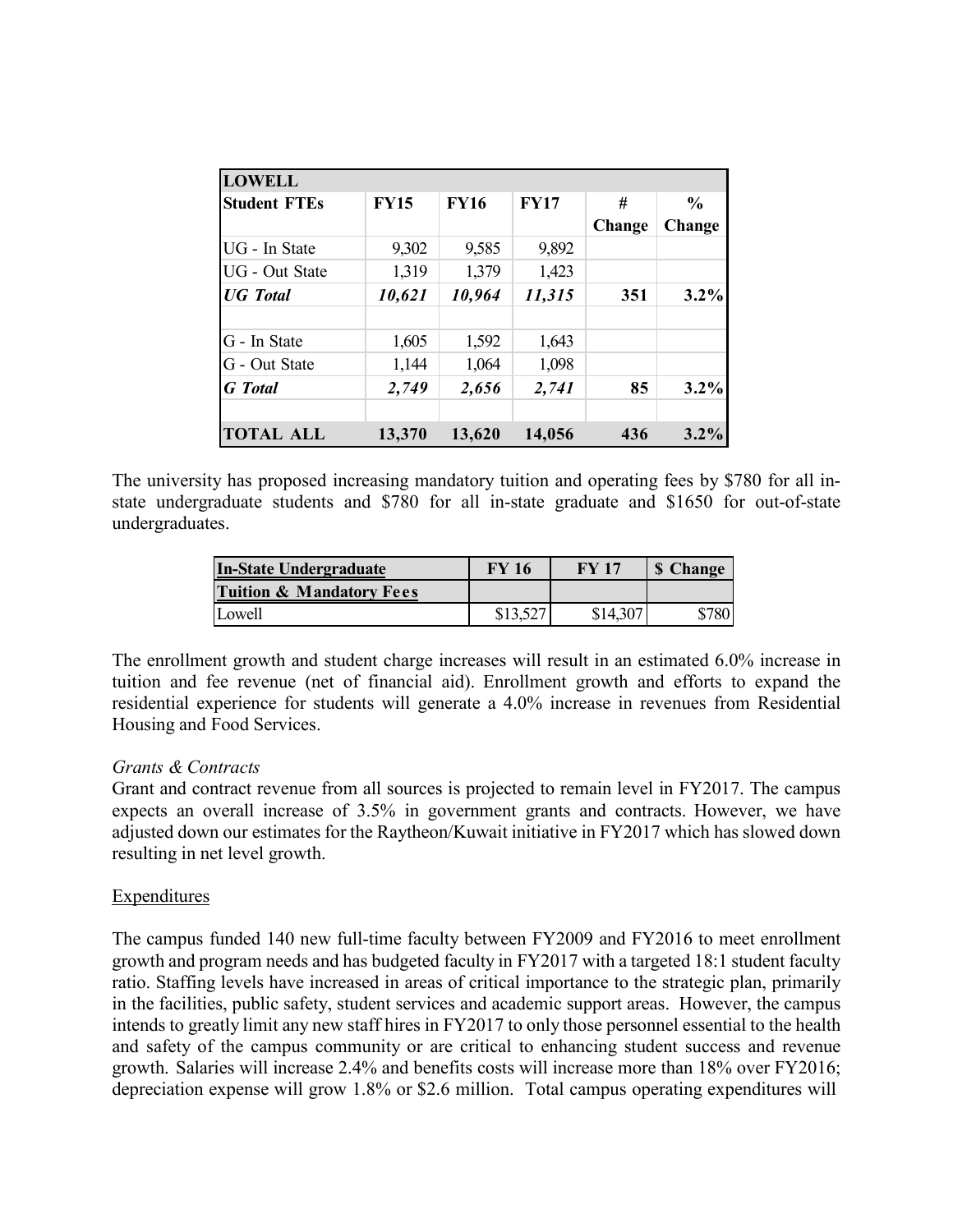increase 4.4%. As noted above, the overall result of the changes in revenues and expenses is a projected breakeven operating margin for FY2017.

| <b>LOWELL</b>   |             |             |             |
|-----------------|-------------|-------------|-------------|
| FTEs (in model) | <b>FY15</b> | <b>FY16</b> | <b>FY17</b> |
| Faculty         | 552.0       | 566.0       | 566.0       |
| Profesional     | 797.0       | 857.0       | 857.0       |
| Classified      | 228.0       | 222.0       | 222.0       |
| <b>TOTAL</b>    | 1,577.0     | 1,645.0     | 1,645.0     |

Additional funding to support the operations of the new facilities coming on-line, including a fullyear of McGauvran and Riverview Suites and a partial year of the Pulichino-Tong Business Building expected to come on line mid fiscal year.

#### Capital Planning & Facility Improvements

During fiscal year 2017 the campus will continue to move forward with its highest priority capital projects and facilities renovation program despite a clear slowdown in state support for our capital plan.

The campus borrowed \$100 million in February of 2015 through UMBA to finance the McGauvran Dining hall renovation project, the Pulichino-Tong Business (PTB) School construction project and the acquisition of Perkins Apartments which will be purchased in July 2016 and converted to student housing by fall 2017. McGauvran opened in Spring of 2015 and the PTB project is moving towards completion in March of 2017. Additionally, the significant North Campus Quad pod project will be completed in the Fall of 2016. This project and the space that will be freed up with the occupancy of the PTB provide the campus a tremendous opportunity to begin the much-needed upgrades to the North Campus Science and Engineering buildings. Perry Hall design is moving forward despite the current pause in state capital funding.

Based on the most recent report done for the University by Sightlines, the campus has a deferred maintenance project backlog of \$640 million that should be addressed over the next 10 years.

Fifty-four percent of this backlog represents immediate needs (0-3 years) whereby critical facility subsystems such as HVAC, electrical and plumbing systems, building envelopes and roofs have already failed or are functioning at greatly degraded efficiency at great cost that will continue to increase.

In addition, the Sightlines report has identified the systems that will come to the end of their useful lives over the next ten years as well as those spaces that will need renewal so that they can continue to meet the programmatic needs of the campuses. Nearly 50% of the spending planned in the current five-year capital plan (FY2015-2019) will address this backlog. The repair and renovation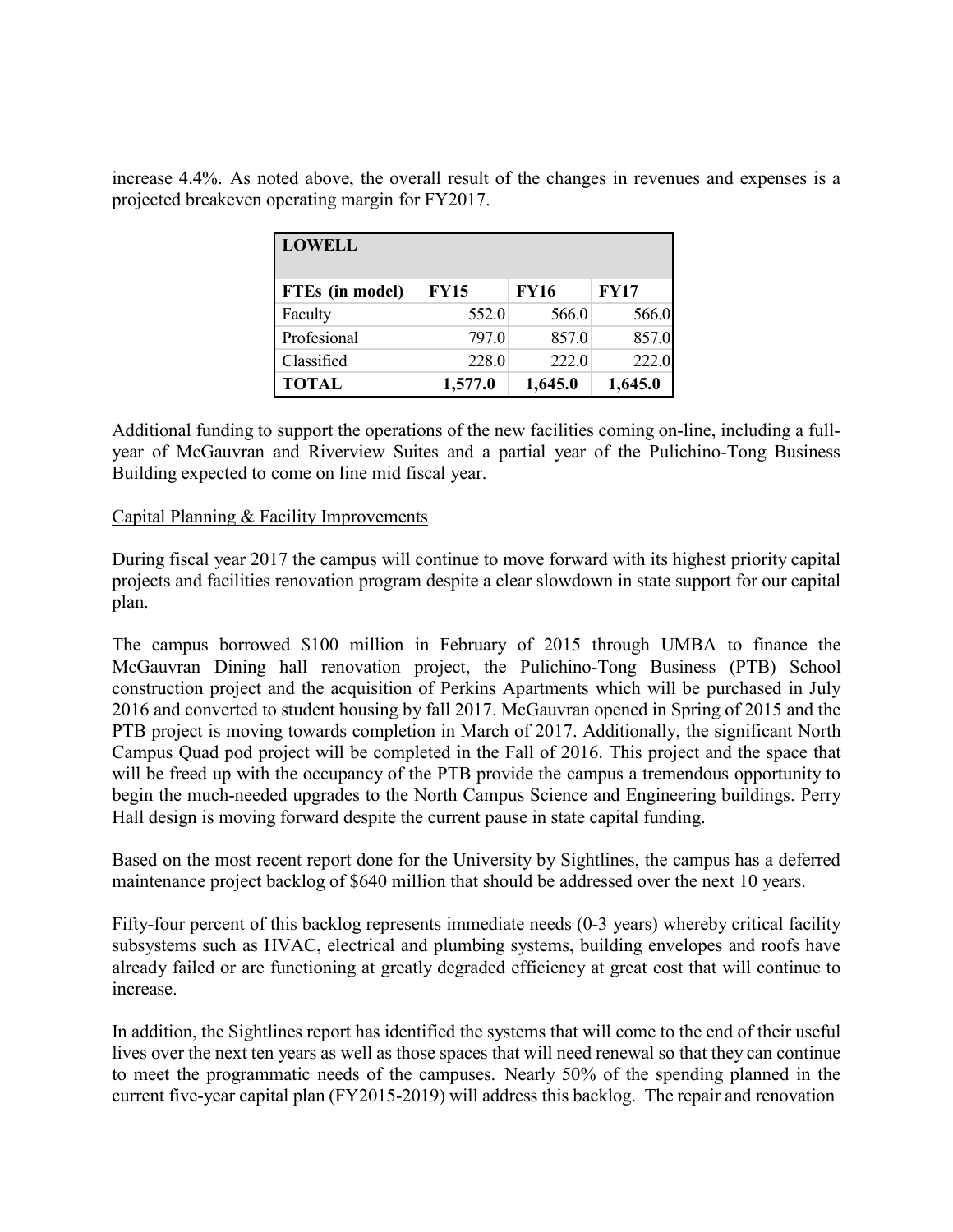projects noted above, the large state and UMBA managed projects and targeted demolition will drive down the backlog.

Increased operating budget allocations to preventative and on-going maintenance will also slow the growth of the backlog. The University's operating budget fully recognizes the costs of depreciation (consistent with the financial statement presentation). This recognition provides cash flow for campus capital improvements.

The campus has started or completed nearly all of the major new facilities to be funded with debt in the current five-year capital plan. Moving forward, the primary sources of funds for new facilities, renewal, renovations and deferred maintenance will be the state, gifts, campus operating budgets and other external sources. The multi-year capital and financial plans are in sync.

### Campus Efficiency and Effectiveness Update

Striving to improve services and support a sustainable financial future are key elements of the Entrepreneurial Stewardship Pillar of Lowell's 2020 Strategic Plan. Numerous E&E initiatives in recent years reflect our on-going commitment to these goals. The campus has initiated many E&E projects and programs related to Energy, Information Technology, Human Resources, Purchasing and Revenue Generation. The campus has recently added a new 2020 Committee under the Transformational Education Pillar of the Strategic Plan: Academic Effectiveness and Efficiency. This committee will focus on identifying and implementing E&E programs focused on improving student success, course and program delivery, enhancing collaborations with other colleges and universities, laboratories and industry partners. The committee will also look at ways to increase revenues through expanding the successful on-line program and enhancing our enrollment management activities to grow the number of out of state, international and Master's degree students.

#### *Workforce Management*

- The campus has implemented a second shift for facilities staff that will save on overtime and improve service delivery.
- Recent collective bargaining negotiations yielded many management improvements including modifications to employee spouse/dependent tuition benefits and a cap on employee accrual of sick leave to 120 for all new hires after July 1, 2015.
- Lowell implemented the Position Management module in Peoplesoft to provide more effective and efficient budget management of positions across the campus. We have established an Essential Hiring process resulting in the elimination, reallocation and deferral of nearly 40 positions. The Essential Hiring Committee will continue to review all positions that become vacant each month. Staff additions will be limited to those that are critical to the success of the strategic plan and to the safety and security of the campus community.

## *Information Technology*

• The campus has a major campus-wide IT infrastructure improvement plan underway which includes the replacement of Core, Aggregate, and Edge Switching components. IT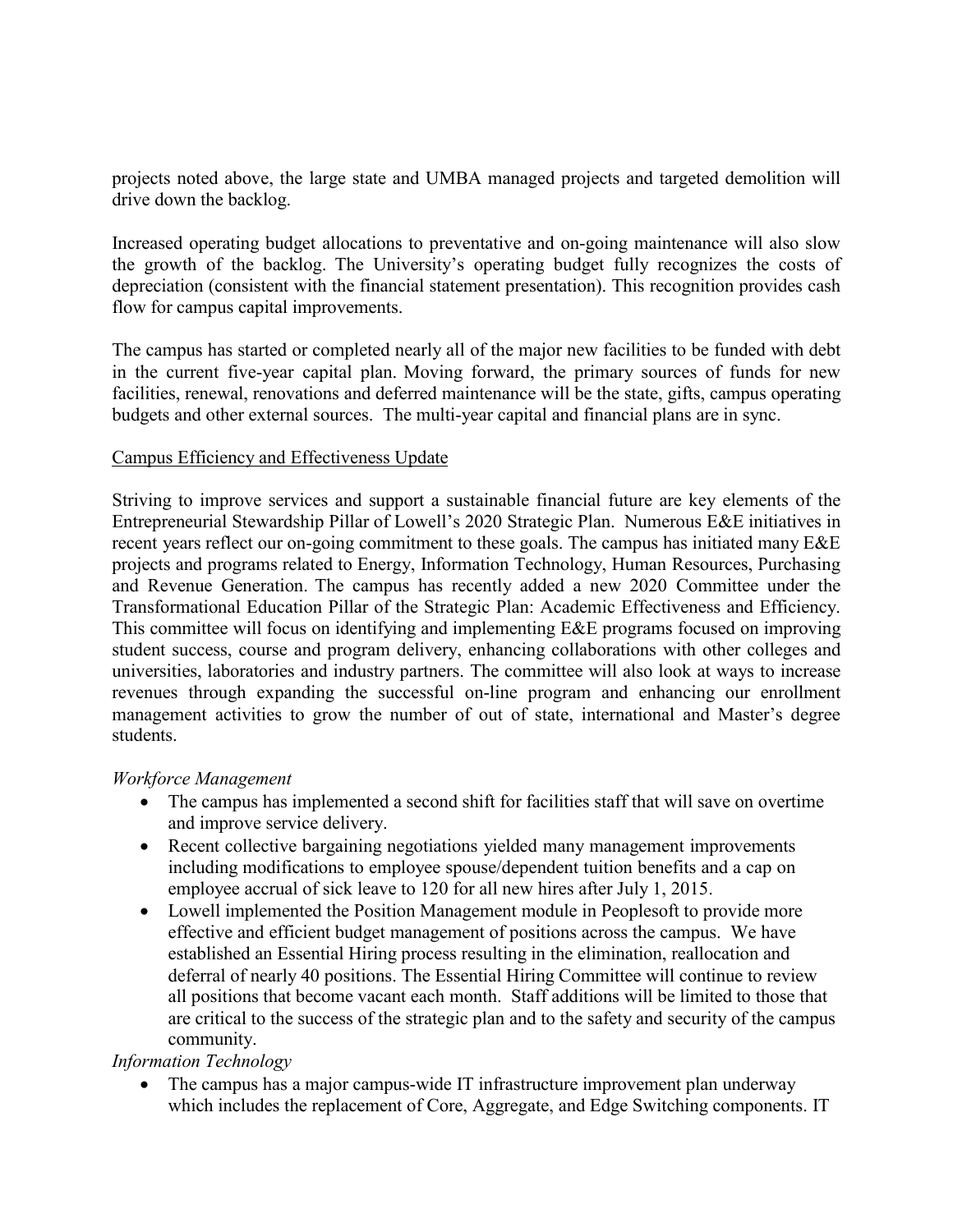and procurement services negotiated significant equipment and maintenance savings from current seller on contract price from the previous bid.

• In addition, IT and procurement services renegotiated the discount off of list price for our wireless solution contract increasing from 45% to 65.5% with our initial order getting a 68.5% discount.

## *Sustainability*

- Lowell has coordinated efforts between a number of departments to improve our multiyear solid waste and recycling contracts to reduce costs and improve our recycling and food composting program including a food diversion program and a program to reuse student residential goods programs to support local non-profits.
- Our Environmental Management team secured a Federal grant to support our radiological waste disposal.

## *Energy & Facilities Management*

- The campus has many on-going and significant energy efficiency projects including the major partnership with DCAMM on our \$26M Accelerated Energy Program. New additions include coordinated projects to update HVAC controls and units to improve energy efficiency; using data mining techniques with our improved control systems to understand and proactively solve control and device issues; and adjusting operations of all the fume hoods in the Saab ETIC building to operate more efficiently.
- The Lowell campus has partnered with DCAMM to be an early adopter of the new CAMIS facilities management system, Tririga. We have avoided significant costs, estimated at \$250K by not having to bid, purchase and install a separate facilities management software tool that would have to be integrated with the state CAMIS system.

## *Revenue Enhancement*

- The campus has established a new unit Hospitality & Events Services focused on maximizing the use of facilities throughout the year to take advantage of our great venues and the many events that take place on campus and in the Greater Lowell region. We are expanding our conferencing and private events services to generate net new revenues for campus operations and facilities renewal.
- The division of Entrepreneurship and Innovation and our M2D2 research center have increased corporate sponsorships to enhance programming and support the operations of new facilities.

## *Enterprise Risk Management*

- The University's ERM approach and focus will greatly enhance the efficient and effective delivery of critical services and mitigate potential loses or mitigation costs in the future. For example, we have revised revenue control procedures and training programs to improve revenue collections across the campus; a campus policy committee is reviewing, revising and standardizing all campus policies; comprehensive records management and IT Security programs have been launched.
- UMass Lowell recently secured a federal FEMA Grant to install an emergency generator at our recreation center so students could shelter in place under emergency conditions. We were awarded this grant because of campus efforts to develop a comprehensive Hazard Mitigation Plan that was approved by FEMA.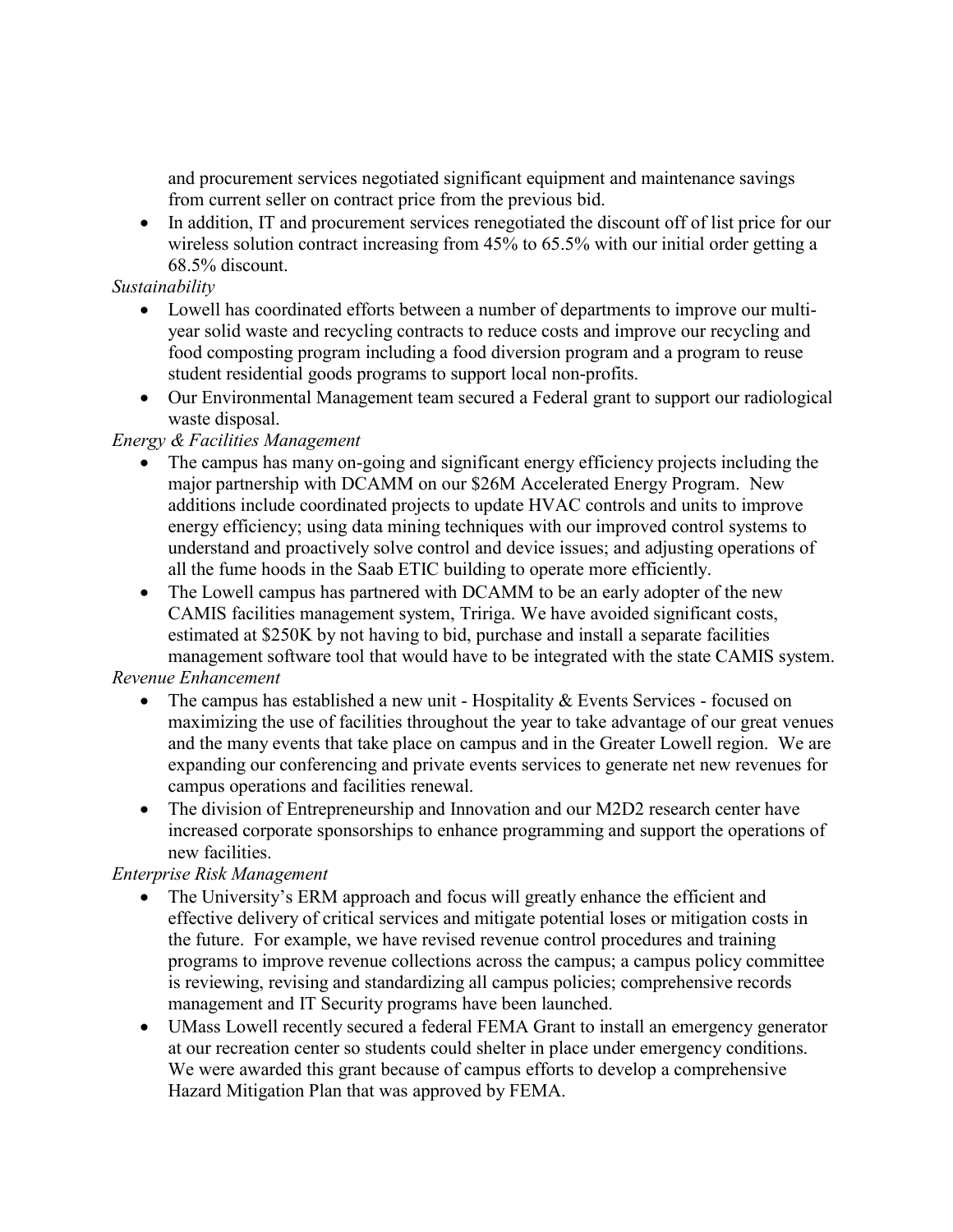• The campus continues a multi-year program to install card access devices onto high hazard and high security doors throughout campus as well as interior and exterior surveillance cameras where appropriate.

## *Coops & Internships*

• Providing "real world" experiential learning opportunities to students is critical to their development and a strategic differentiator for UMass Lowell. In FY15, 285 students participated in full-time academic coops. Many students also participated in part-time academic internships. Some of our vendor contracts include internship and/or employment opportunities for our students including: Casella Waste, OfficeMax, Extreme/Carousel, Westford Solar and Pepsi Co.

Finally, the Lowell campus continues to partner with the system office and other campuses on system-wide contracting and procurement initiatives to drive savings and control costs.

## **Campus Budget Actions FY2016 and FY2017**

The University's original FY2016 Operating Budget approved by the Board of Trustees had a planned deficit of -\$2.3 million consistent with the campus multi-year financial plan. However, in an effort to adjust to the current FY2017 planning environment and Board expectations, the campus has taken the following actions to adjust budgets further:

- Reduced funding for maintenance in FY2016
- Operational budgets adjusted to control costs including travel, events, and publications
- Personnel reductions through attrition, vacancy savings, and retirements
	- o Hiring freeze (non-faculty) and monthly review of vacant positions by Executive Cabinet for essentiality. To date the campus has eliminated or repurposed 25 vacant positions and deferred another 20 position postings
	- o Implement University Incentive Retirement Plan (URIP) for faculty ("round two").

These adjustments allow the campus to forecast a \$1.6 million operating margin for FY2016.

In order to achieve the bottom-line budgeted for FY2017 the campus will be taking the following budget actions:

- Increase the student/faculty ratio to at least 18:1.
- Make further staff and operating budget reductions.
- Further reduce maintenance and not staff-up for new facilities. This will increase risk of system failures and add to the backlog.
- Reduce planned investments in Athletics.
- Reduce funding for campus transportation services. This will impact student life and our efforts to reduce greenhouse gases.
- Reduce investments in marketing and fundraising. This will impact recruitment, rankings and support for our capital campaign.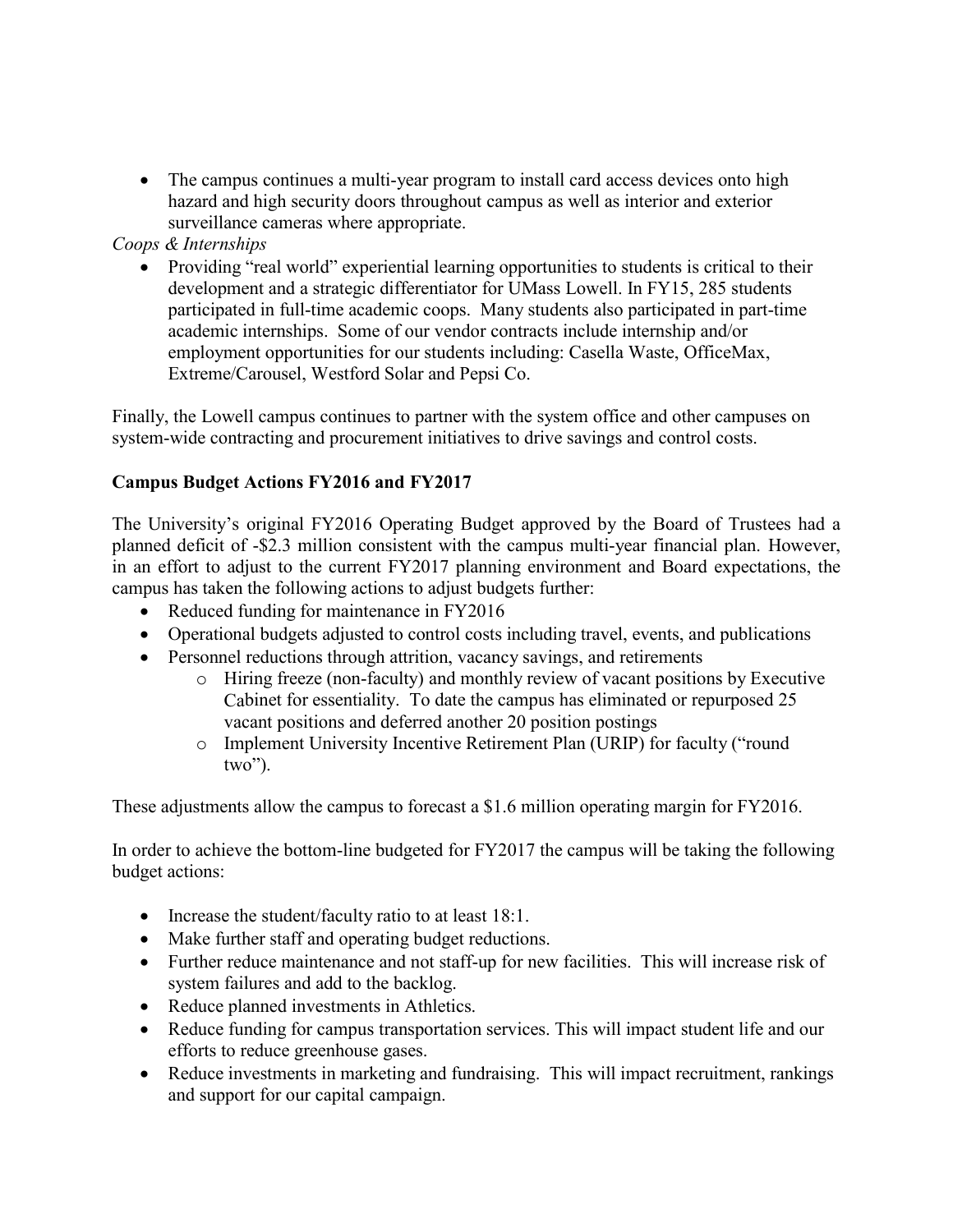• Continue to defer the launch of the School of Pharmacy unless specific funding for this program can be obtained.

| <b>UMass Lowell</b>     | <b>FY17</b> |
|-------------------------|-------------|
| <b>Operating Margin</b> | $0.5\%$     |
| Revenues                | 440,277     |
| Expenses                | 438,207     |
| Surplus/(Deficit)       | 2,070       |

If the Lowell campus is required to achieve a bottom line that is more aggressive than what is budgeted, if the state appropriation is less than projected and/or our student charge recommendations are not supported by the Board of Trustees the campus will need to cut more in the areas outlined above. Additional budget cuts such as a reduction in financial aid and an increase in student/faculty ratio will significantly impact the quality of our programming and our ability to attract and retain students.

### *Attachment: Statement of Revenues, Expenses and Changes in Net Position*